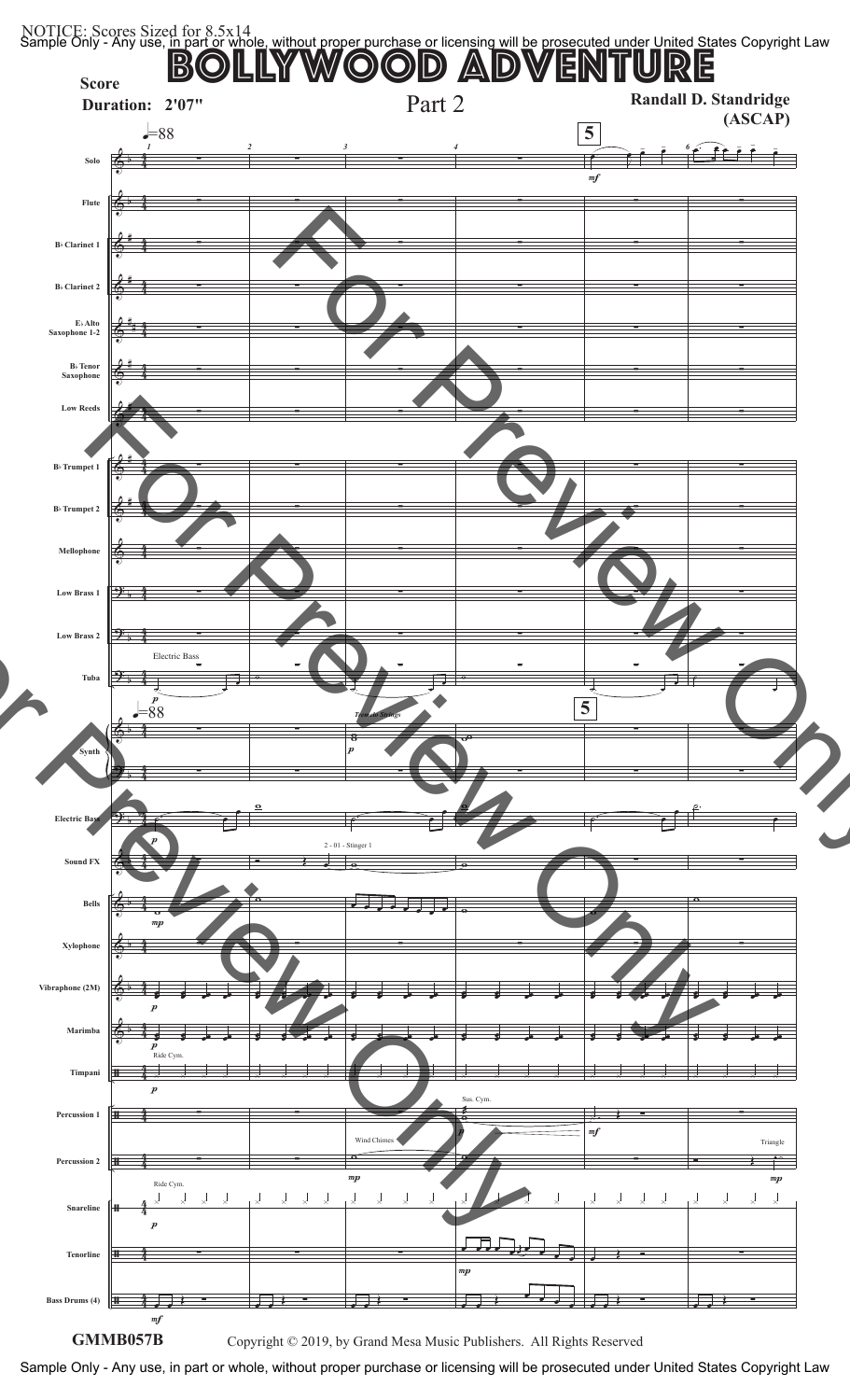

Sample Only - Any use, in part or whole, without proper purchase or licensing will be prosecuted under United States Copyright Law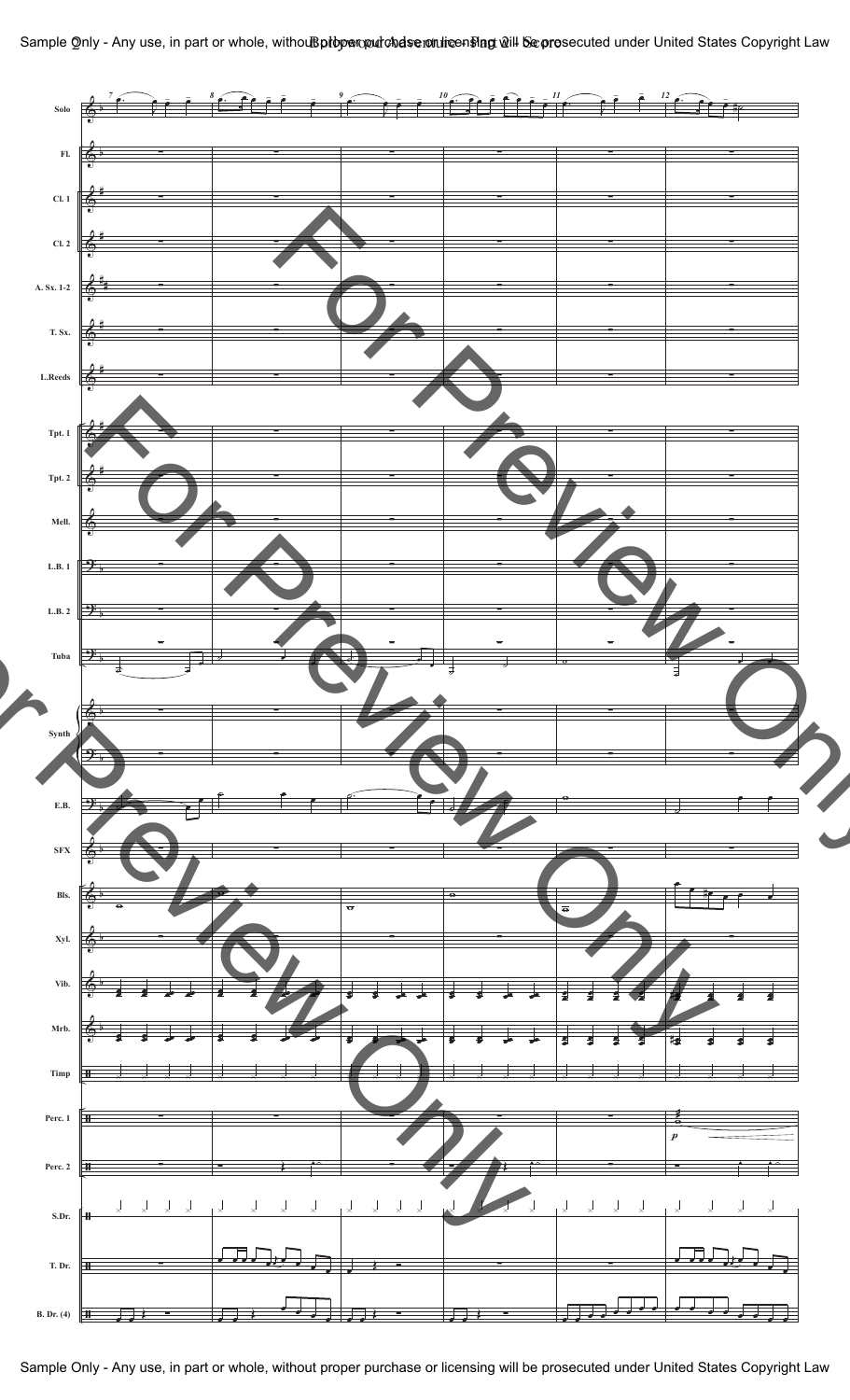

Sample Only - Any use, in part or whole, withou**Bpibper purchase on licensing will be pro**secuted under United States Copyright Law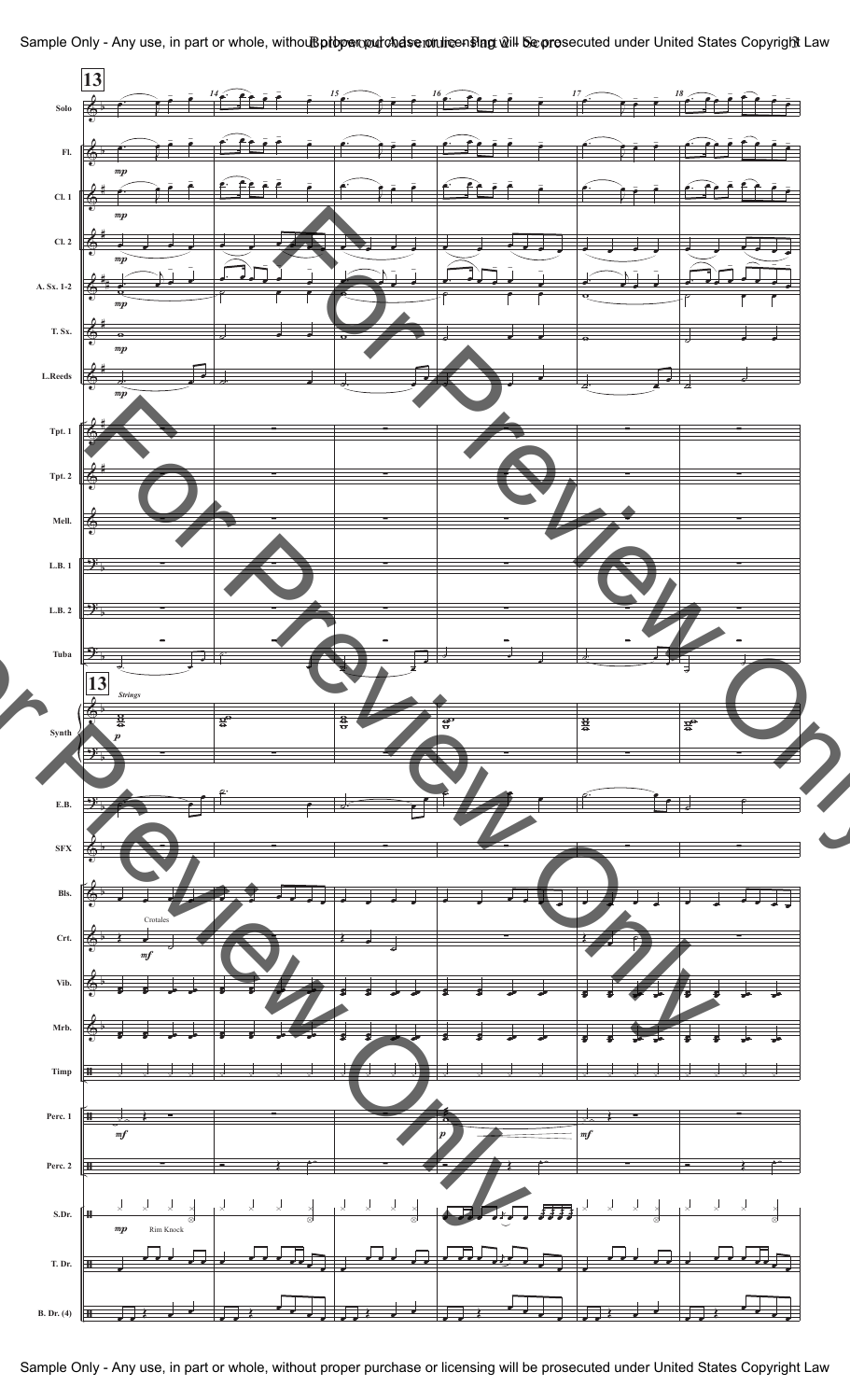

Sample <mark>Only - Any use, in part or whole, withouBptoper purchase ron licensing will be pro</mark>secuted under United States Copyright Law

Sample Only - Any use, in part or whole, without proper purchase or licensing will be prosecuted under United States Copyright Law

 $m\bar{f}$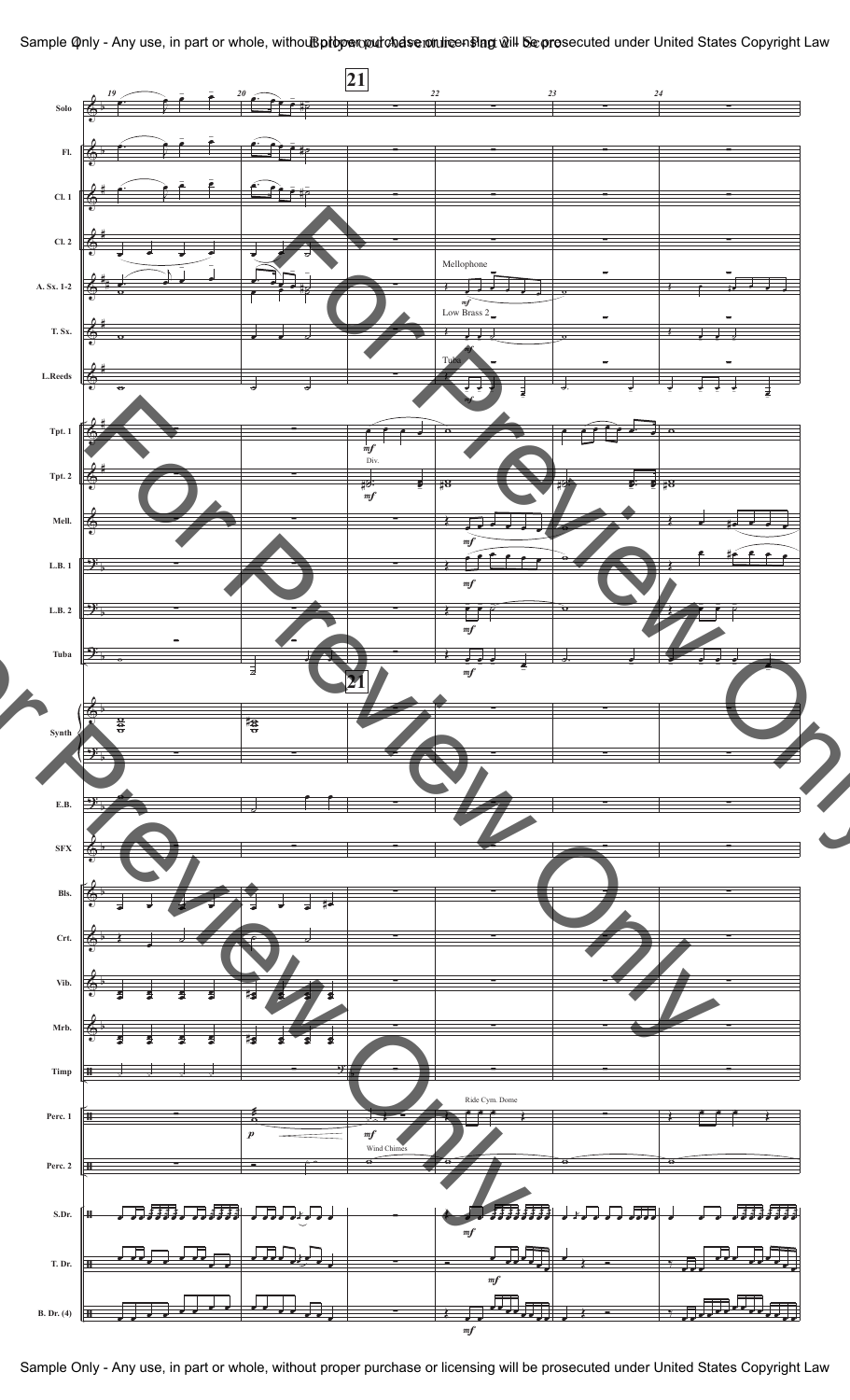



Sample Only - Any use, in part or whole, without proper purchase or licensing will be prosecuted under United States Copyright Law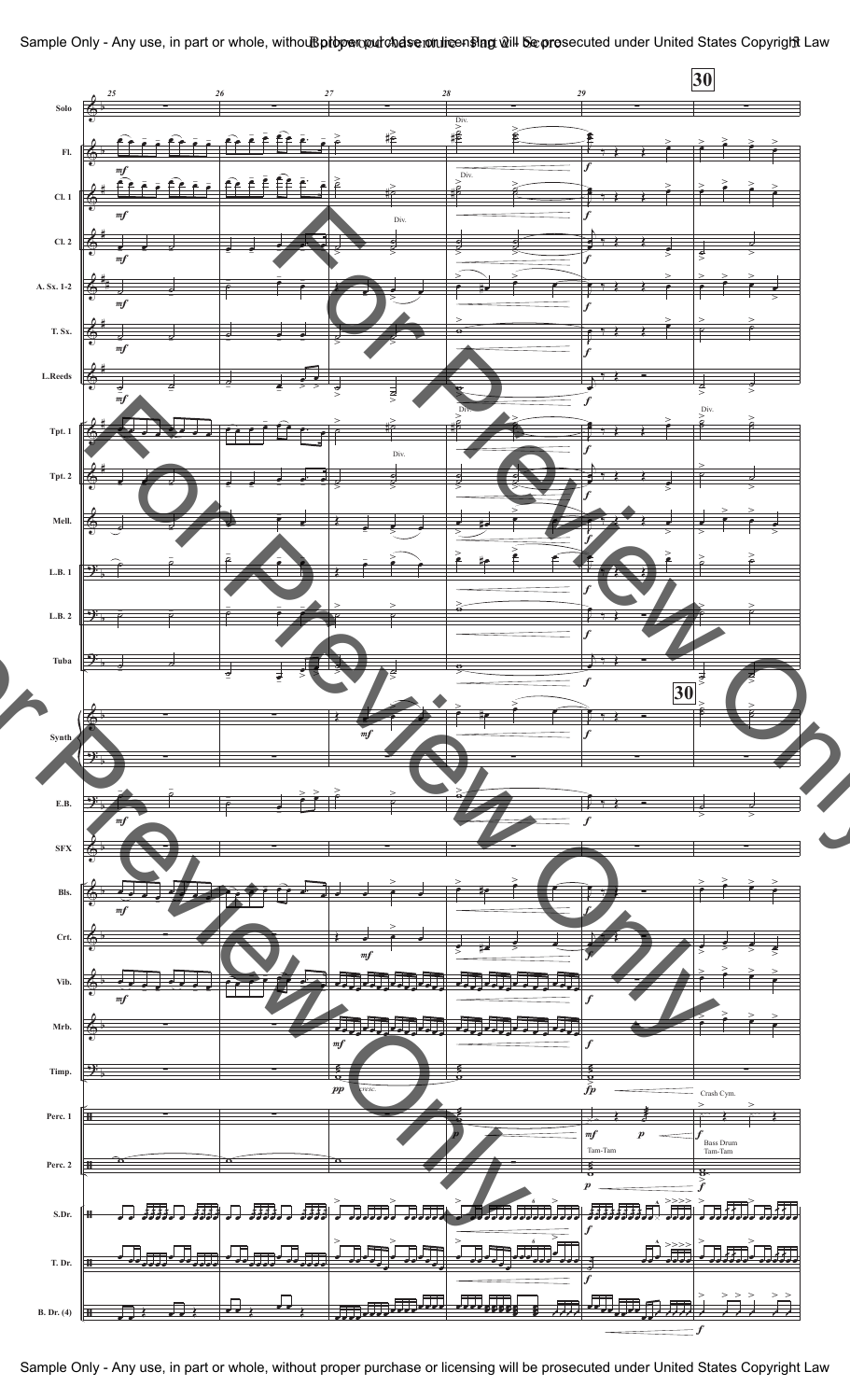

Sample Only - Any use, in part or whole, without proper purchase or licensing will be prosecuted under United States Copyright Law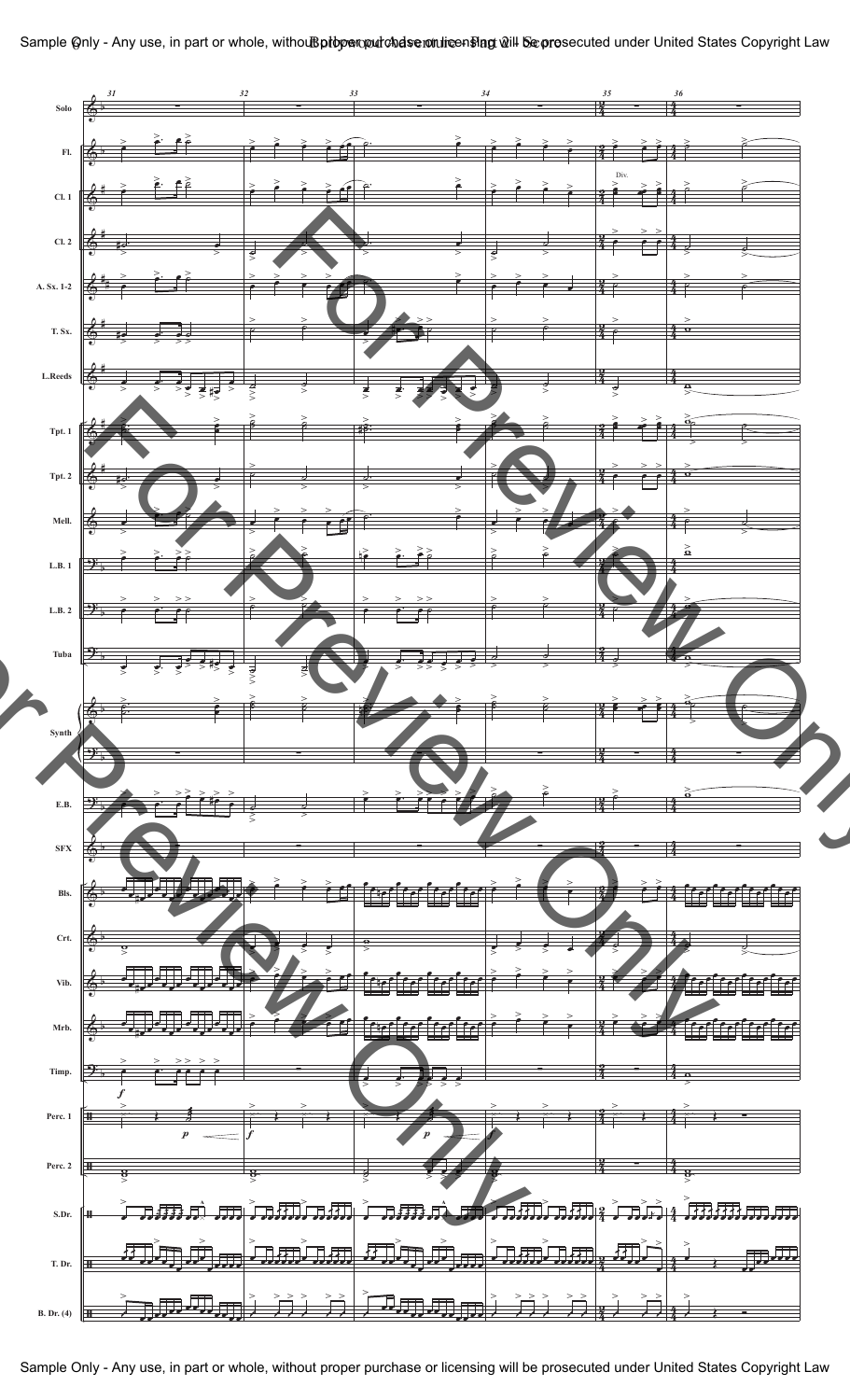

Sample Only - Any use, in part or whole, without proper purchase or licensing will be prosecuted under United States Copyright Law